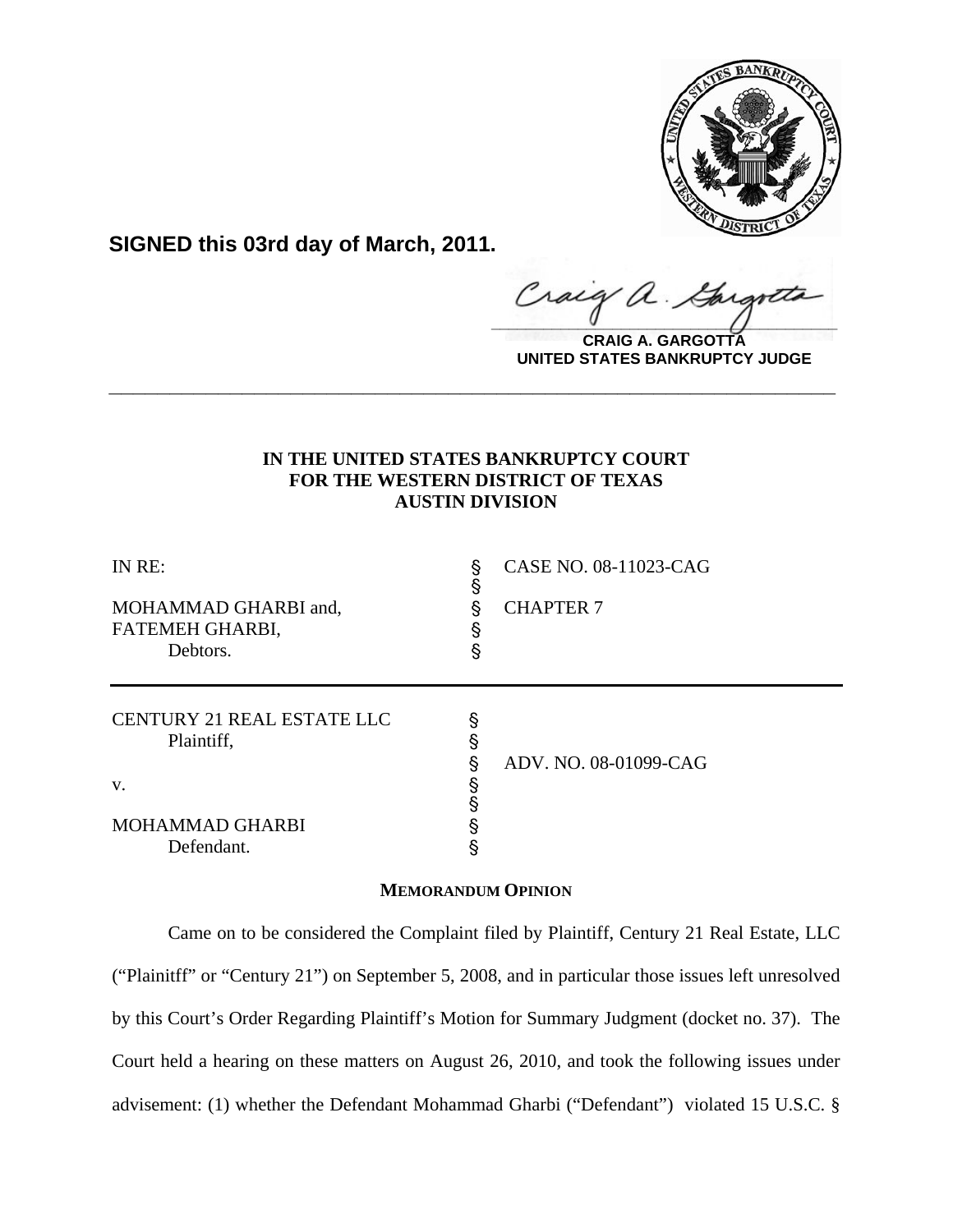1125(d), and if so, (2) the amount of damages to be awarded, and (3) whether that award will be held nondischargeable under 11 U.S.C.  $\S$  523(a)(6). For the reasons stated herein, the Court finds that the relief requested by the Plaintiff should be GRANTED.

The Court has jurisdiction over this matter pursuant to 28 U.S.C. §§ 157 and 1334. This matter is a core proceeding pursuant to 28 U.S.C. § 157(b)(2)(B) and (I) on which this Court can enter a final judgment. This matter is referred to the Court under the District's Standing Order of Reference. Venue is proper under 28 U.S.C. §§ 1408 and 1409. The following represents the Court's findings of fact and conclusions of law made pursuant to Federal Rules of Bankruptcy Procedure 7052 and 9014.

#### **BACKGROUND**

Beginning in 1999, the Defendant Mohammad Gharbi ("Defendant") operated a real estate business called "Capital Team" as a franchisee of Century 21 ("Plaintiff") pursuant to three Century 21 Real Estate Franchise Agreements ("Franchise Agreements"). (Iuliano Aff. ¶ 12.) One agreement was for a franchise located at 906 Chestnut, Bastrop, Texas (the "Bastrop Franchise Agreement"); another was for a franchise located at 1600 S. Pleasant Ave., Austin, Texas (the "Austin Franchise Agreement"); and a final agreement was for a franchise located at 8108 Mesa Drive, Austin, Texas (the "Mesa Drive Franchise Agreement"). Section 11(c)(vii) of the Franchise Agreements gave the Defendant a limited right to use the Century 21 mark as long as the Franchise Agreements were fully performed. (Iuliano Aff. Exhibit A, B, and C.) Section 17 of each of the Franchise Agreements gave Century 21 the right to terminate the License Agreements at any time. (Iuliano Aff.  $\P$  16.) Section 18(C) of the Franchise Agreements specifies that in the case of termination the Defendant must discontinue the use of all Century 21 marks. (Iuliano Aff. ¶ 17.)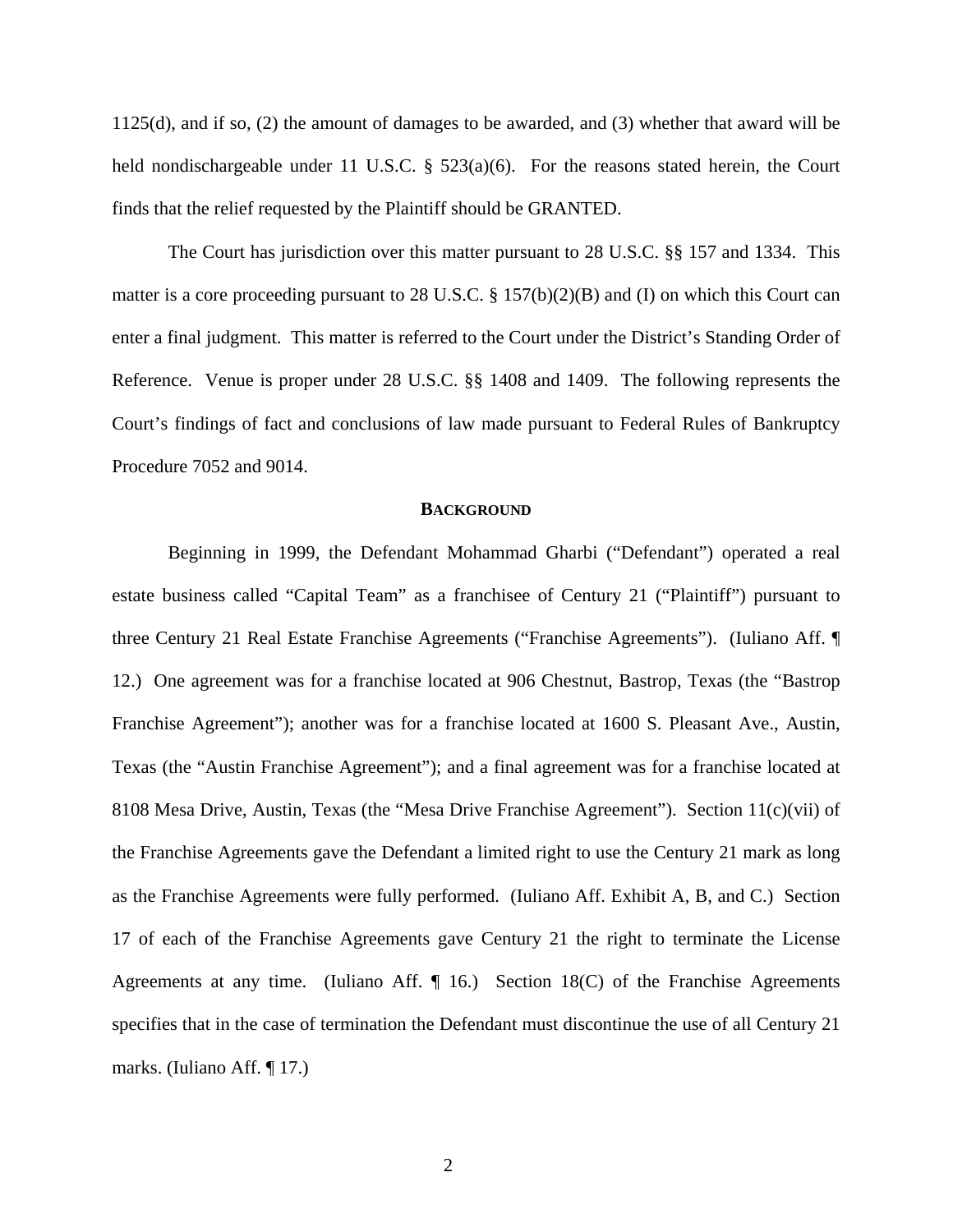In 2005, Defendant failed to pay amounts due under the Franchise Agreements. (Iuliano Aff.  $\llbracket 21.$ ) A Termination Notice, dated October 28, 2005, notified the Defendant of the defaults and termination of the Defendant's rights pursuant to the Franchise Agreements. The termination was effective as of October 26, 2005. (Iuliano Aff. ¶ 22.)

 After termination of the Franchise Agreements, the Defendant listed in his bankruptcy schedules ownership of the websites www.texascentury21.com and www.century21online.com. (Iuliano Aff. ¶ 26.) A third website, www.texasproperties.com/century21capitalteam was later discovered. (Iuliano Aff. ¶ 27.) Additionally, a fourth website, www.austinhomeland.com, displayed the Century 21 mark until at least July 13, 2006. The Defendant also left a Century 21 sign outside 1600 South Pleasant Valley, Austin, Texas, a piece of property listed as part of the Austin Franchise Agreement. (Iuliano Aff. ¶ 28.)

 On April 26, 2010, this Court entered an Order Regarding Plaintiff's Motion for Summary Judgment (docket no. 37), granting in part and denying in part Plaintiff's Motion for Summary Judgment. On August 26, 2010, the Court held a hearing on the remaining issues in this adversary proceeding.

### **SUMMARY OF TESTIMONY AND RELEVANT EVIDENCE**

At trial, Plaintiff offered testimony from Robert Suggs, a representative of Amerisale, a company that designs and hosts websites. Mr. Suggs testified that he met with Defendant in 1996, and that the two of them discussed Defendant's building an online presence for his real estate business. Amerisale designed web pages for Defendant's three Century 21 franchises, and continued to host the websites through 2007. Shortly after the meeting in 1996, Amerisale developed technology that allowed Defendant to make changes to the website directly, and from that point forward, Defendant had the power to make changes to the content of his website. Mr.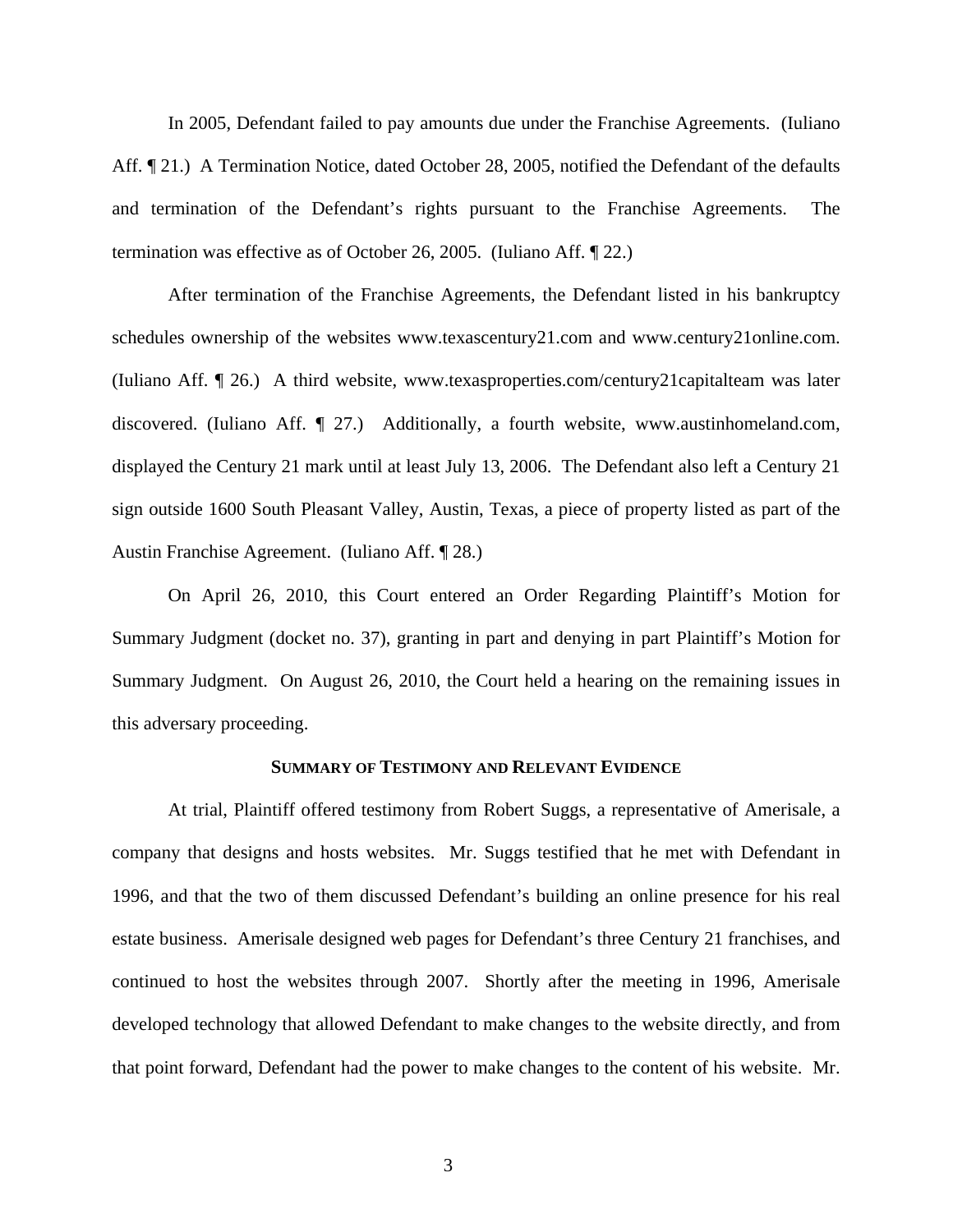Suggs testified that Defendant did inform him that Defendant's Century 21 franchise was eventually terminated, but he does not recall when he received that information.

After learning of Plaintiff's termination of the franchise agreement, Mr. Suggs sent a letter to Defendant, informing him that Defendant's websites continued to use Century 21 trademarks and names, which Defendant no longer had a right to do (Pl.'s Ex. 15). Mr. Suggs testified that he cannot make changes to any of his clients' websites without their permission, and because of that, he included an agreement for Defendant's signature authorizing Mr. Suggs to remove the web content and "turn off" Defendant's websites. Mr. Suggs testified that Defendant, upon signing the document, added a note next to the signature block reading "Do not turn off the site. Forward it to the new website." (Pl.'s Ex. 15). The purpose of this instruction, according to Mr. Suggs, was to allow the domain names that Defendant used for his Century 21 websites to serve as "pointers," which would direct users to the website of Defendant's new real estate business. The names of the old websites that Defendant wanted to use as pointers included, *inter alia*, www.century21austin.com, www.texascentury21.com, and www.texasproperties.com/century21capitalteam (i.e, the websites involved in Plaintiff's complaint). In a letter dated September 7, 2007, Mr. Suggs advised Defendant against using these domain names as pointers because they appeared to be "possible Century 21 infringements." (Pl.'s Ex. 15). Plaintiff introduced evidence that as of November 13, 2007, the www.century21austin.com website still included Century 21 marks and advertised one of Defendant's former Century 21 franchises (Pl.'s Ex. 9-X). Mr. Suggs also testified that only the owner of the domain name had the ability to move or "turn off" domain names.

During cross-examination, Mr. Suggs testified that using domain names as pointers is a common practice, meant to generate traffic on a website. Defendant attempted to challenge the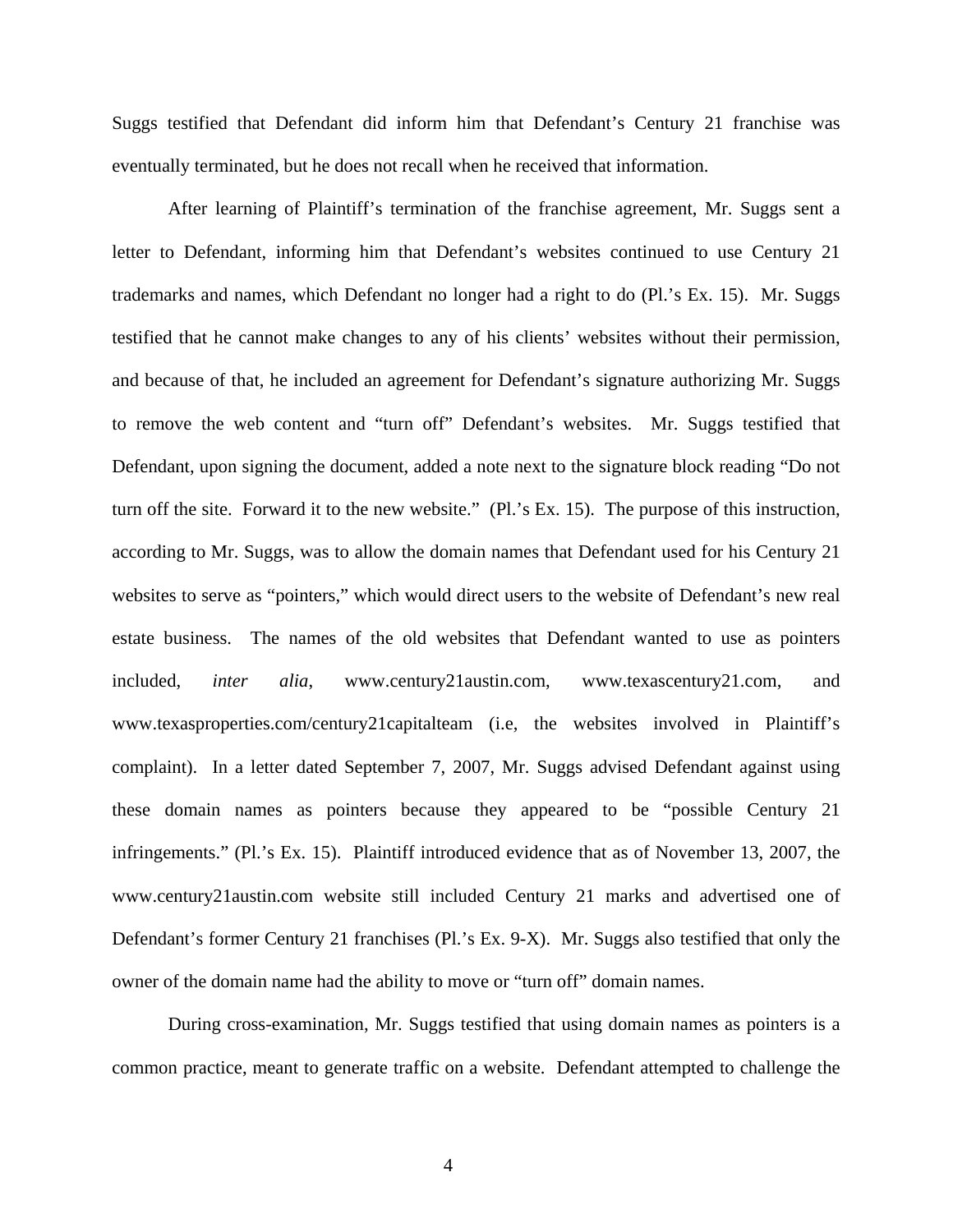validity of Plaintiff's evidence, particularly Plaintiff's use of "archived" websites.<sup>1</sup> Defendant stated that he did all he could to remove the pictures and names from his websites and that Mr. Suggs told Defendant that he could use the domain names as pointers. Mr. Suggs denied this claim.

Defendant's daughter, Maryam Gharbi ("Ms. Gharbi"), testified that she had no power to change the content of the franchise websites, nor could she change the fact that the domain names that included the Century 21 name served as pointers to their new websites. Ms. Gharbi stated that she never asked anyone to turn off the old domain names. Ms. Gharbi also testified that only Amerisale had the ability to change file content or the domain names on the websites. Ms. Gharbi stated that the letter from Mr. Suggs alerting Defendant to the possible illegality of using the domain names as pointers was a fabrication, and the neither she nor her father had ever seen that letter before.

### **PARTIES' CONTENTIONS**

The Plaintiff contends Defendant's use of the Century 21 marks violates 15 U.S.C. § 1125(d). The Plaintiff requests statutory damages under § 1117(d) and attorneys' fees for the violation of § 1125(d)(1). The Plaintiff also contends that the statutory damages and attorneys' fees are non-dischargeable under Section § 523(a)(6) of the Bankruptcy Code.

The Defendant contends that the websites were owned by an independent third party called Amerisale. Defendant contends that he had no control or ownership of the websites and that they were located in the Amerisale inactive archive. In his answer to Plaintiff's complaint,

 $\overline{a}$ 

<sup>&</sup>lt;sup>1</sup> Specifically, Plaintiff used www.archive.org's "Wayback Machine" which is "a service that allows people to visit archived versions of Web sites. Visitors to the Wayback Machine can type in a URL, select a date range, and then begin surfing on an archived version of the Web." *Internet Archive: Frequently Asked Questions*, http://www.archive.org/about/faqs.php (last visited 2/24/11).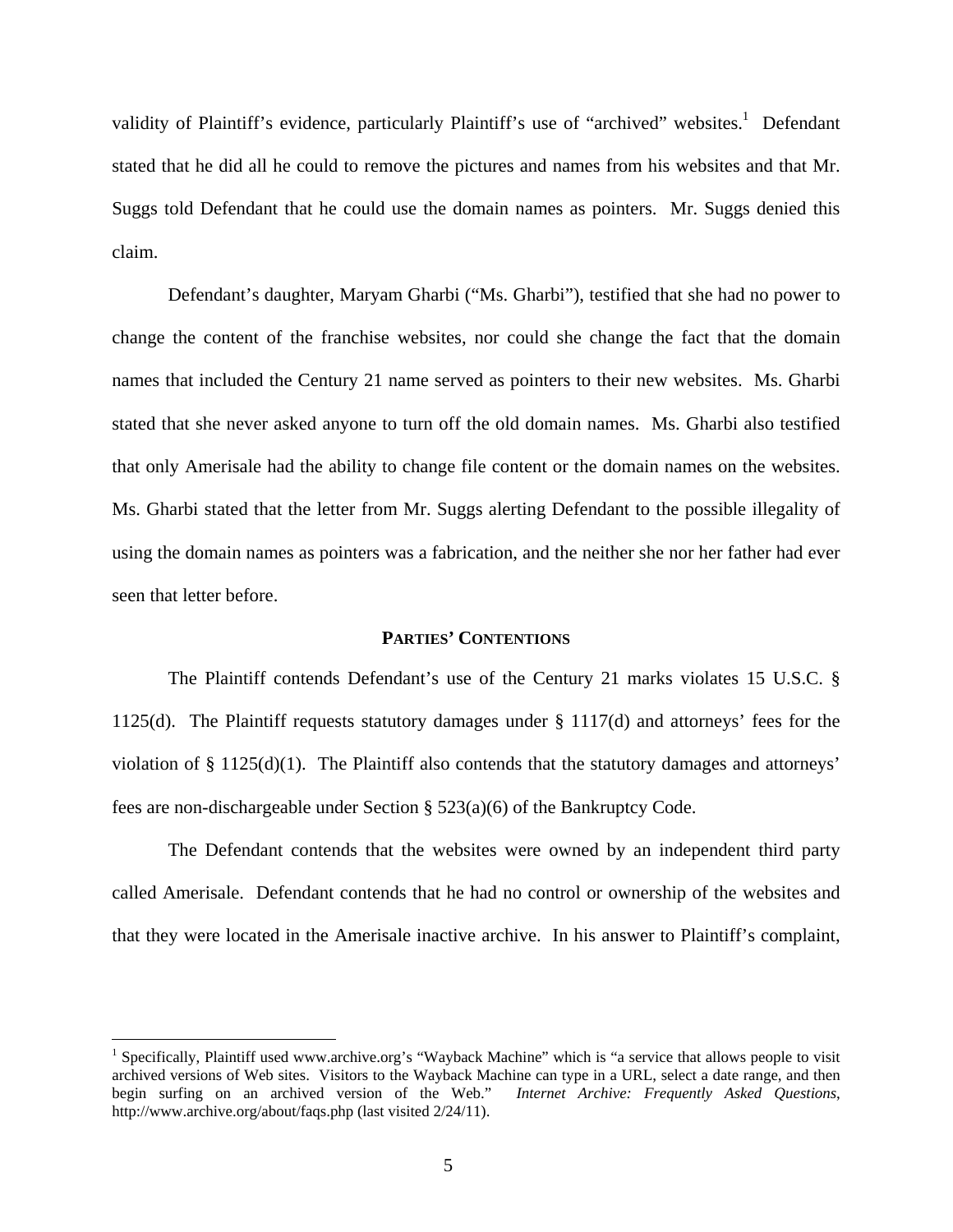the Defendant argues that he did not "use" the Century 21 mark in commerce because he was selling his own property.

The initial issue in this case is whether Defendant's continued use of the Century 21 marks is a violation of the Anticybersquatting Consumer Protection Act ("ACPA"). The second issue is whether Plaintiff is entitled to statutory damages under 15 U.S.C. § 1117(d) and attorneys' fees for each violation of  $\S 1125(d)(1)$ .<sup>2</sup> The third issue is whether or not the debt resulting from the violations should be discharged due to the Defendant's bankruptcy.

### **LEGAL ANALYSIS**

### ACPA

1

Having already found that Defendant committed trademark infringement in violation of § 1114 and § 1125(a) of the Lanham Act, this Court must determine whether Defendant also engaged in conduct that constitutes a violation of Section 1125(d), the ACPA. Although the main purpose of the act is to prevent someone from purchasing domain names that are similar to another's trademark with the intent of selling the domain name to the trademark's rightful owner,

 $2^2$  The Court is aware that Plaintiff did not plead these first two issues in the initial complaint. However, Plaintiff raised these issues in Plaintiff's Motion for Summary Judgment (docket no. 24) and Plaintiff's Proposed Pre-Trial Order (docket no. 42) and argued the issues at the hearing August 26, 2010. The Federal Rules of Civil Procedure allow for situations such as this, stating:

When an issue not raised by the pleadings is tried by the parties' express or implied consent, it must be treated in all respects as if raised in the pleadings. A party may move—at any time, even after judgment—to amend the pleadings to conform them to the evidence and to raise an unpleaded issue. But failure to amend does not affect the result of the trial of that issue.

F.R.C.P. 15(b)(2). The Fifth Circuit holds that whether an issue has been tried with the implied consent of the parties depends on: (1) whether the parties recognized that the unpleaded issue entered the case at trial; (2) whether the evidence that supports the unpleaded issue was introduced at trial without objection; and (3) whether a finding of trial by consent prejudiced the opposing party's opportunity to respond. *United States v. Shanbaum*, 10 F.3d 305, 311-12 (5th Cir. 1994). Here, the Defendant recognized the unpleaded issues by responding to them both at trial and in his response to Plaintiff's Motion for Summary Judgment (docket no. 32). The evidence supporting these issues was introduced at trial without objection. Plaintiff filed his Motion for Summary Judgment on August 3, 2009 and his Proposed Pre-Trial Order on May 25, 2010. The Court held the Trial on the Complaint on August 26, 2010. Defendant was aware of the new issues over a year before the trial and this Court therefore finds no prejudice to the Defendant. Therefore, the Court finds that despite these issues not being in the original complaint, the issues were tried by the parties' implied consent.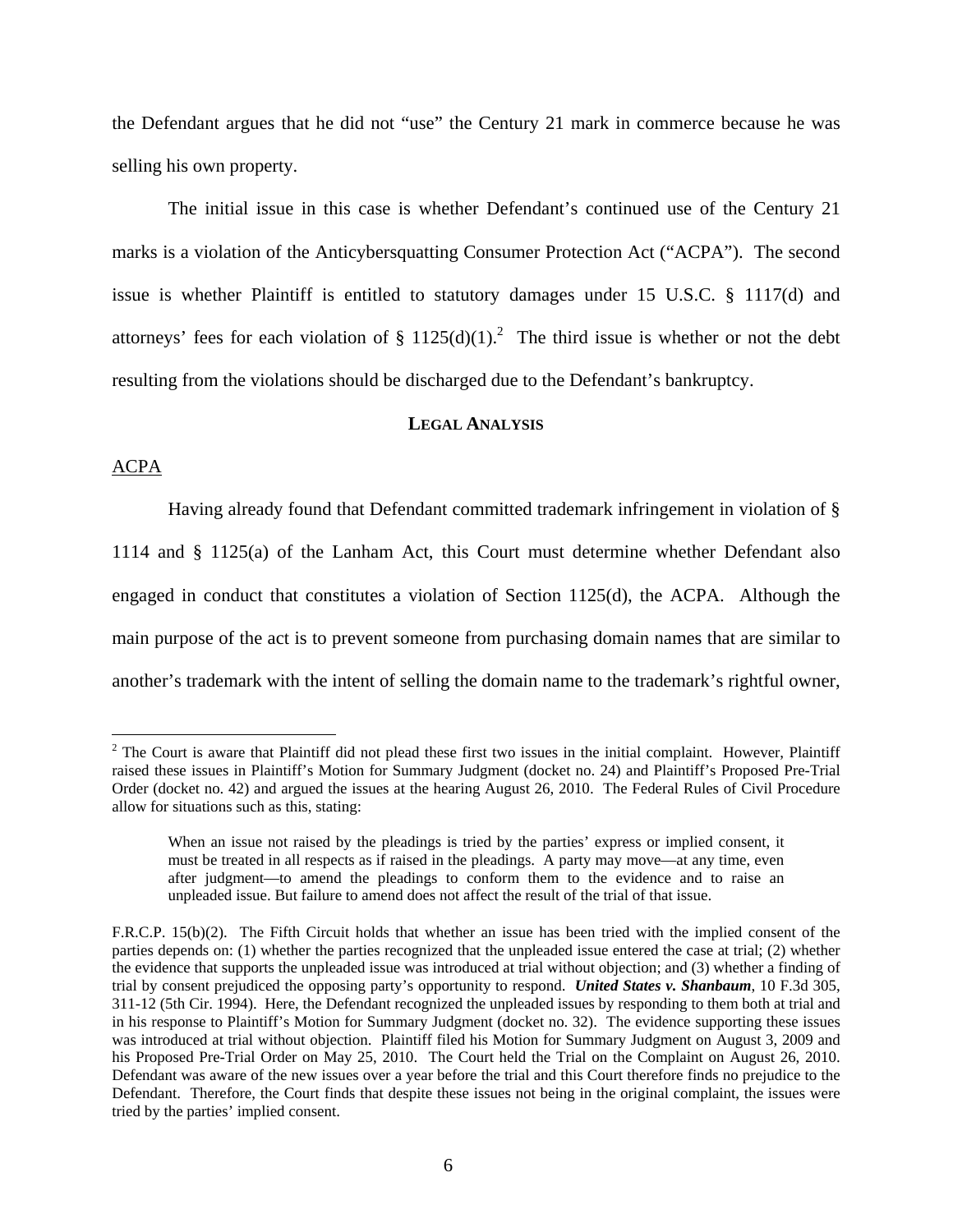someone can also violate the statute by "diverting consumers from the website of the trademark owner to the defendant's own website, where those consumers would purchase the defendant's products or services instead of the trademark owners." *Utah Lighthouse Ministry v. Found. for* 

*Apologetic Info. and Research*, 527 F.3d 1045, 1058 (10th Cir. 2008).

Specifically, the ACPA provides that

(A) A person shall be liable in a civil action by the owner of a mark, including a personal name which is protected as a mark under this section, if, without regard to the goods or services of the parties, that person

(i) has a bad faith intent to profit from that mark…; and

(ii) registers, traffics in, or uses a domain name that—

(I) in the case of a mark that is distinctive at the time of registration of the domain name, is identical or confusingly similar to that mark;

(II) in the case of a famous mark that is famous at the time of registration of the domain name, is identical or confusingly similar to or dilutive of that mark; or

(III) is a trademark, word, or name protected by reason of section 706 of Title 18 or section 220506 of Title 36."

As established in the Court's Memorandum Opinion on Plaintiff's Motion for Summary

Judgment (docket no. 35), the Century 21 mark was famous at the time the Defendant's domain

names were registered. Thus, the issue is whether the Defendant acted with a bad faith intent to

profit. The statute contains a nonexclusive list of factors a court should consider when

determining whether there is bad faith. 15 U.S.C. § 1125(d)(1)(B)(i). These factors include:

- (I) the trademark or other intellectual property rights of the person, if any, in the domain name;
- (II) the extent to which the domain name consists of the legal name of the person or a name that is otherwise commonly used to identify that person;
- (III) the person's prior use, if any of the domain name in connection with the bona fide offering of any goods or services;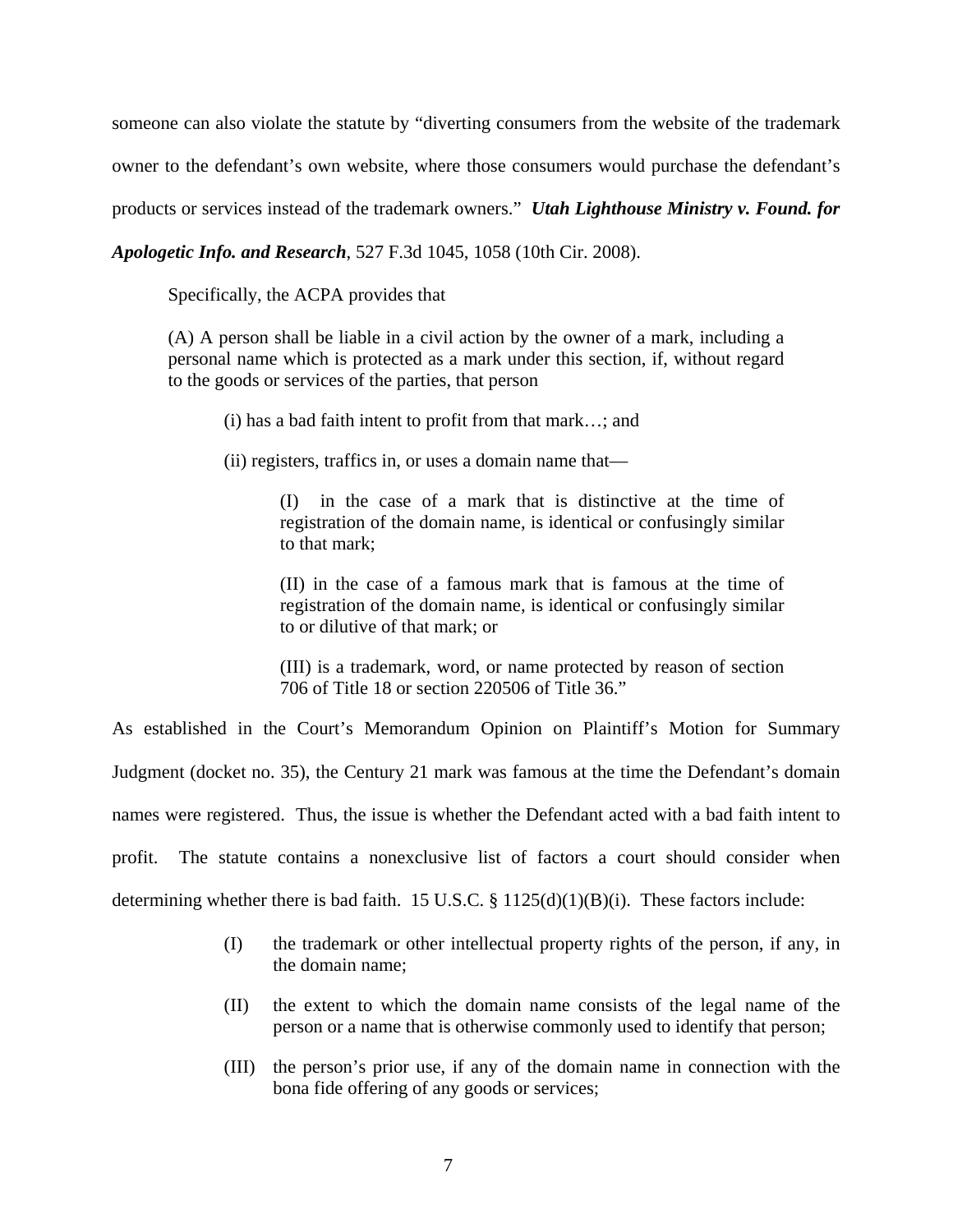- (IV) the persons bona fide noncommercial or fair use of the mark in a site accessible under the domain name
- (V) the persons' intent to divert consumers from the mark owner's online location to a site accessible under the domain name that could harm the goodwill represented by the mark, either for commercial gain or with the intent to tarnish or disparage the mark, by creating a likelihood of confusion as to the source, sponsorship, affiliation or endorsement of the site
- (VI) the person's offer to transfer, sell, or otherwise assign the domain name to the mark owner or any third party for financial gain without having used, or having an intent to use, the domain name in the bona fide offering of any goods or services, or the person's prior conduct indicating a pattern of such conduct;
- (VII) the person's provision of material and misleading false contact information when applying for the registration of the domain name, the person's intentional failure to maintain accurate contact information, or the person's prior conduct indicating a pattern of such conduct
- (VIII) the person's registration or acquisition of multiple domain names which the person knows are identical or confusingly similar to marks of others that are distinctive at the time of registration of such domain names, or dilutive of famous marks of others that are famous at the time of registration of such domain names, without regard to the goods or services of the parties; and
- (IX) the extent to which the mark incorporated in the person's domain name registration is or is not distinctive and famous within the meaning of subsection (c).

This is not an exhaustive list of factors, but rather a guide to aid the trier of fact. *Sporty's* 

*Farm L.L.C. v. Sportsman's Mkt., Inc.*, 202 F.3d 489, 498 (2d Cir. 2000); *E. & J. Gallo Winery* 

*v. Spider Webs Ltd.*, 129 F.Supp.2d 1033, 1044 (S.D.Tex. 2001). In *Sporty's Farm*, the Second

Circuit determined the defendant acted with a bad faith intent to profit after finding that the

defendant's actions satisfied several of the Section  $1125(d)(1)(B)(i)$  factors, as well as making

the determination that the defendant intended to enter into direct competition with the plaintiff.

202 F.3d at 499.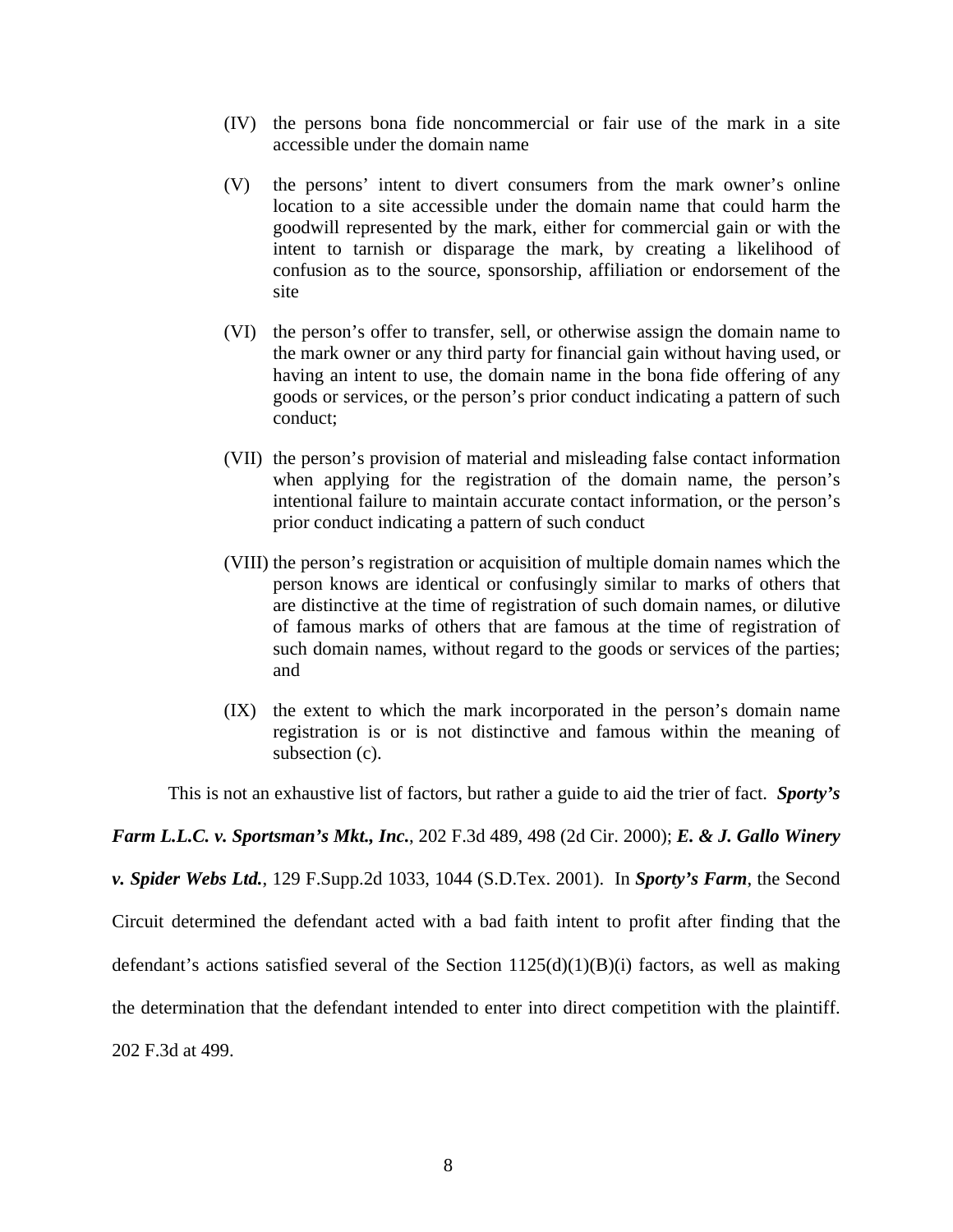In a Fourth Circuit case, the court held that registration of the domain name "peta.org" by the defendant was a violation of § 1125(d) because it infringed upon the rights of People for the Ethical Treatment of Animals. *People for the Ethical Treatment of Animals v. Doughney*, 263 F.3d 359 (4th Cir. 2001). In making the determination that the defendant acted with a bad faith intent to profit, the court considered, *inter alia*, the following facts: (1) the defendant had no intellectual property right in "peta.org"; (2) the name "peta.org" bore no resemblance to the defendant's actual name or any word associated with the defendant; (3) the defendant was not using "peta.org" to offer any bona fide goods or services; (4) the defendant used the domain name in a "commercial manner"; and (5) the defendant "clearly intended to confuse, mislead, or divert internet users…" *Id.* at 369.

In *Gallo Winery*, the court concluded that because the defendant had no intellectual property interest in the domain name "ERNESTANDJULIOGALLO.COM," and because the domain name bore no resemblance to the defendant Spider Webs Ltd., the defendant had a bad faith intent sufficient to satisfy the bad faith requirement of the ACPA. 129 F.Supp.2d at 1045.

Defendant's case is distinguishable from the above cases in that at the time of the domain name registration, Defendant had the right to use the trademarked name, whereas the cases discussed above involve defendants that registered the domain name with the intent to profit *at the time of registration*. Here, Defendant did not register the domain name in violation of the ACPA. Instead, it is Defendant's use of the websites after the termination of the Franchise Agreements that is at issue. The cases discussed above are still analogous to the present case because they involve defendants using a famous name without permission from the trademark holder – the exact fact pattern of this case.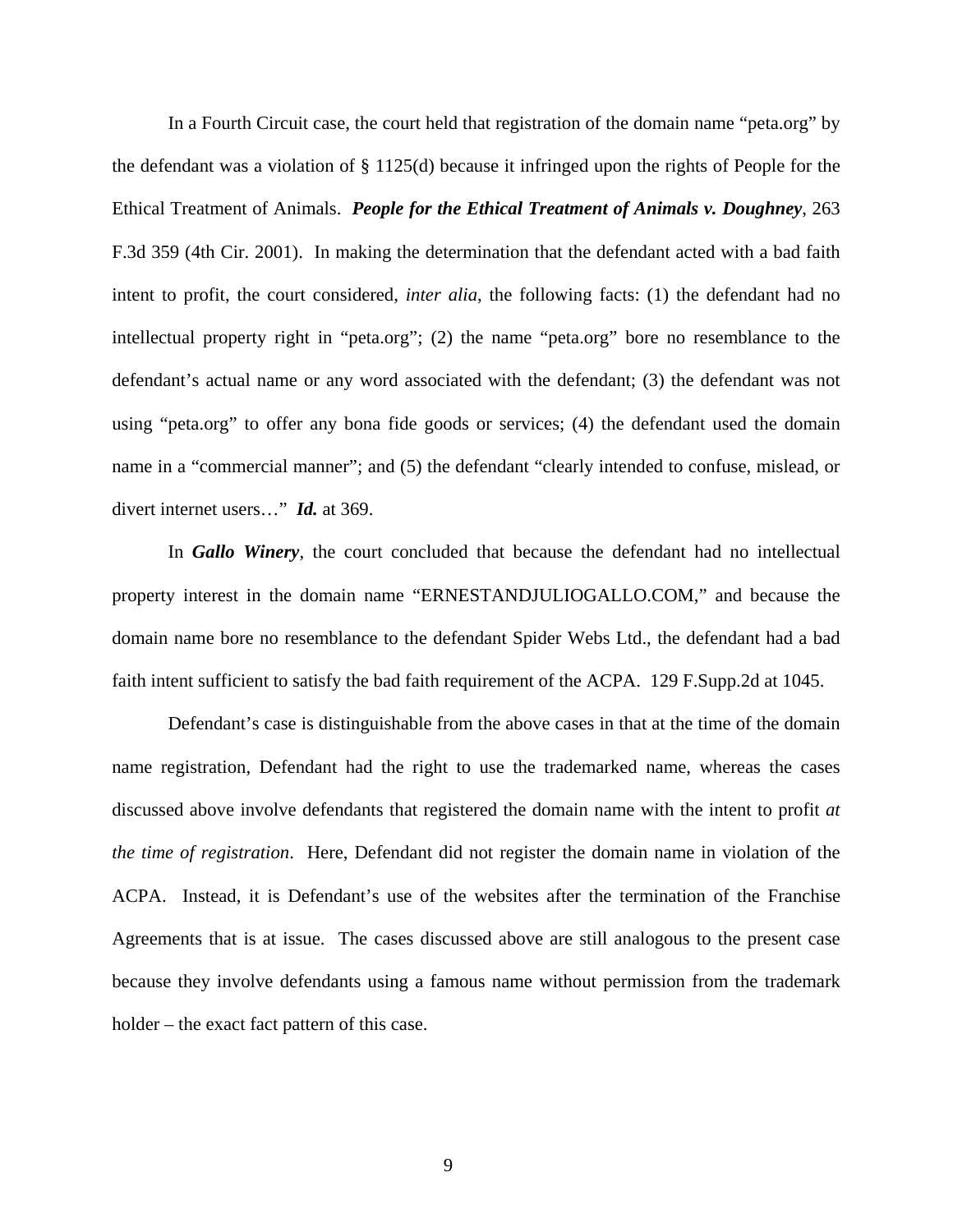In the instant case, the evidence suggests that Defendant did not have any intellectual property rights in the domain name (factor I). At one time, in accordance with the Franchise Agreements, Defendant was granted a license to use Plaintiff's marks, including a domain name that contained the Century 21 name (factor III). However, the termination of the franchise agreement revoked the license and the notice of termination operated as ample notice that through the termination of the franchise agreement, Defendant no longer had permission to use the marks (factor IV). Further, as this Court's Memorandum Opinion (docket no. 35) indicated, the domain names "www.century21austin.com," "www.texascentury21.com," and "www.texasproperties.com/century21capitalteam" make ample use of the name "Century 21." Although Defendant did, at one point, use the domain name in a bona fide offering of services, Defendant lost permission to do so in connection with Plaintiff's business, and Defendant's use of the mark for commercial purposes after the termination of the agreement was to offer services for his new business, Zip Code Real Estate Services (factor V).

The evidence adduced at trial shows that Defendant acted with the intent to divert consumers from Century 21's online locations (through the use of the websites) to Defendant's new place of business for the purpose of commercial gain. Mr. Suggs testified that Defendant asked about the advisability of using Century 21 names as "pointers" to lead to his website. Mr. Suggs stated that he advised Defendant against the idea and recommended that the domain names be turned off. Defendant, however, provided written instructions to Mr. Suggs not to turn off the domain names, but rather to use those domain names as pointers to Defendant's new website. Defendant testified that the handwriting on these instructions was not his, but the Court does not find this testimony compelling. Defendant's conduct suggests a clear intent from Defendant to use the Century 21 name to direct traffic to his new business for commercial gain.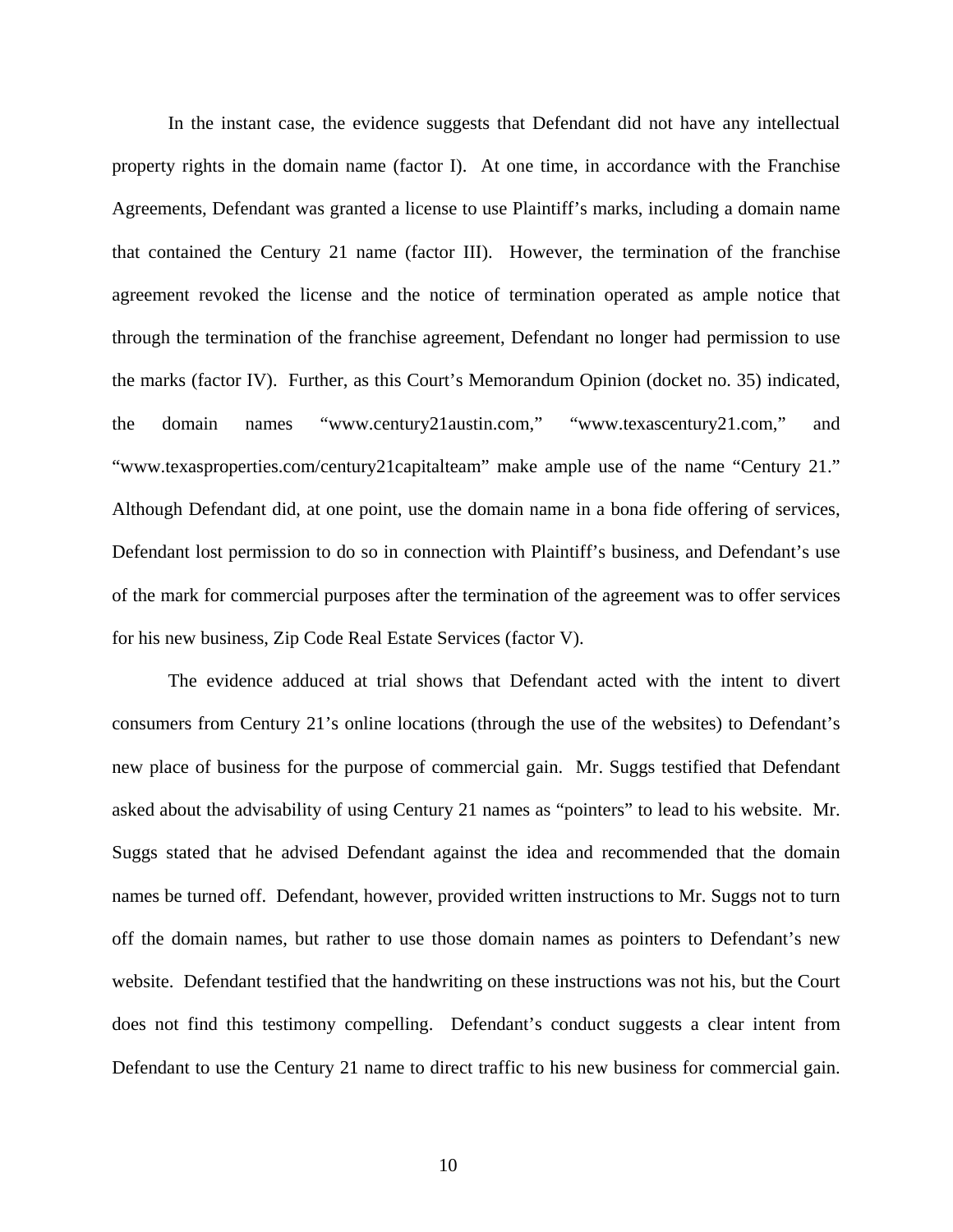Accordingly, after hearing the arguments of both parties, there is ample evidence to find that Defendant had a bad faith intent to profit in regard to the use of the domain names in question.

Section  $1125(d)(B)(ii)$  contains a safe harbor provision by providing that "[b]ad faith intent described under subparagraph (A) shall not be found in any case in which the court determines that the person believed and had reasonable grounds to believe that the use of the domain name was a fair use or otherwise lawful."

Here, it is undisputed that the Defendant had the right to use the Century 21 mark in his company's domain names prior to the termination of the franchise agreements. Once the Defendant received the Termination Notice, however, he was on notice that he no longer had lawful or fair use of the Century 21 mark. Therefore, the "safe harbor" provision is inapplicable in this case.

Finally, because Century 21 is a trademarked name, Defendant's use of Century 21 in a domain name satisfies the requirement of Section  $1125(d)(1)(A)(ii)(III)$ .

Because this Court finds that Defendant had a bad faith intent to profit from the use of a trademarked name, Defendant's use of the three domain names after the termination agreement constituted a violation of Section 1125(d).

#### Damages

Plaintiff requested statutory damages under Section 1117(d) and attorneys' fees. Section 1117(d) only applies to violations under Section 1125(d), the Anticybersquatting Consumer Protection Act. Plaintiff chose to elect damages under this section, as opposed to damages for Defendant's violations of Sections  $1114(1)(a)$  and  $1125(a)$ . In the Court's Memorandum Opinion on Plaintiff's Motion for Summary Judgment, the Court determined that Defendant violated 15 U.S.C. §§ 1114(1)(a) and 1125(a). Both of those sections point to Section 1117(a),

11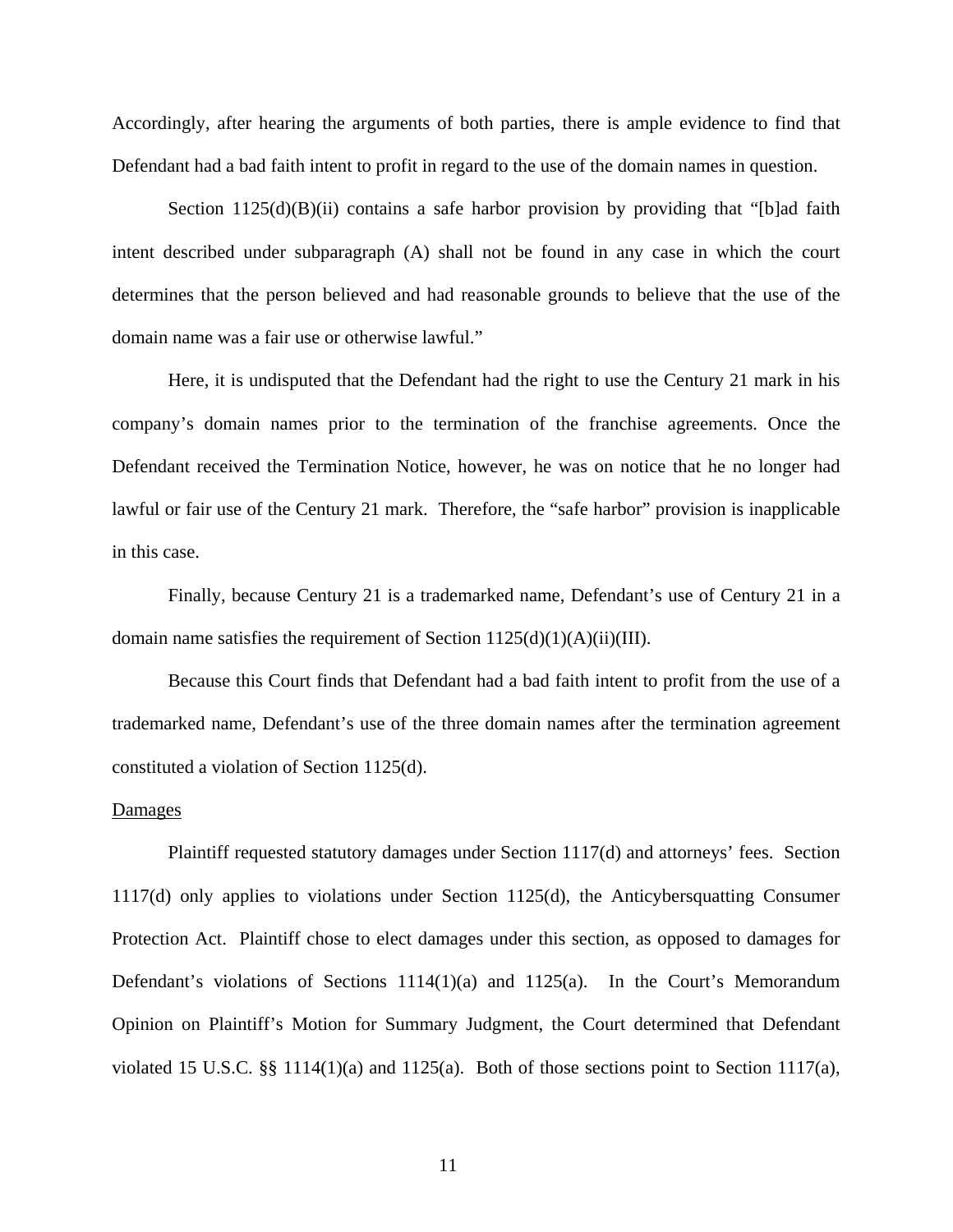which entitles the plaintiff to recover defendant's profits, any damages sustained by the plaintiff, and the costs of the action. Defendant never supplied the Court or Plaintiff detailed records which could be used to fashion a monetary reward.<sup>3</sup> Therefore, Plaintiff chose to seek statutory damages for the violation of § 1125(d)(1) as authorized by § 1117(d).<sup>4</sup>

Because the Court did not reach this issue in its Memorandum Opinion on Plaintiff's Motion for Summary Judgment, the issue was argued at the trial on August 26, 2010. Specifically, Section 1117(d) states, "In a case involving  $$1125(d)(1)$  of this title, the plaintiff may elect . . . to recover, instead of actual damages and profits, an award of statutory damages in the amount of not less than \$1,000 and not more than \$100,000 per domain name, as the Court considers just."

Plaintiff is seeking a final judgment in the amount of \$300,000, or \$100,000 per infringing website. Plaintiff seeks the statutory maximum due to Defendant's "flagrant and unauthorized use of the famous Century 21 Marks, as well as the Defendant's willful frustration of Century's 21 [sic] rights to calculate more specific monetary damages under Section 1117(a) and (b)" (docket no. 24). The Court is given little by way of guideposts in determining what justice requires here. The District Court for the Southern District of New York awarded a plaintiff the statutory minimum of \$1,000 per violation under § 1117(d), stating that "[t]he need for deterrence is not exceptional in this case since little if any actual harm has been done to [plaintiff], considering the miniscule number of web hits and the solitary sale of a pair of stockings." *Mattel Inc. v. Adventure Apparel*, 2001 WL 1035140, \*5 (S.D.N.Y. Sept. 7, 2001).

 $\overline{a}$ 

 $3$  Defendant stated that the records were destroyed as part of an act of vandalism. However, the Court does not find this persuasive as it is not the fault of the Plaintiff that Defendant allegedly chose to keep only one copy of records and store these in a less-than-secure place.

<sup>&</sup>lt;sup>4</sup> While some courts have allowed a plaintiff to recover under both 1117(a) and 1117(d), Plaintiff elected to only pursue damages under Section 1117(d), stating that the financial records that could be used by the Court to determine damages under Section 1117(a) are unreliable.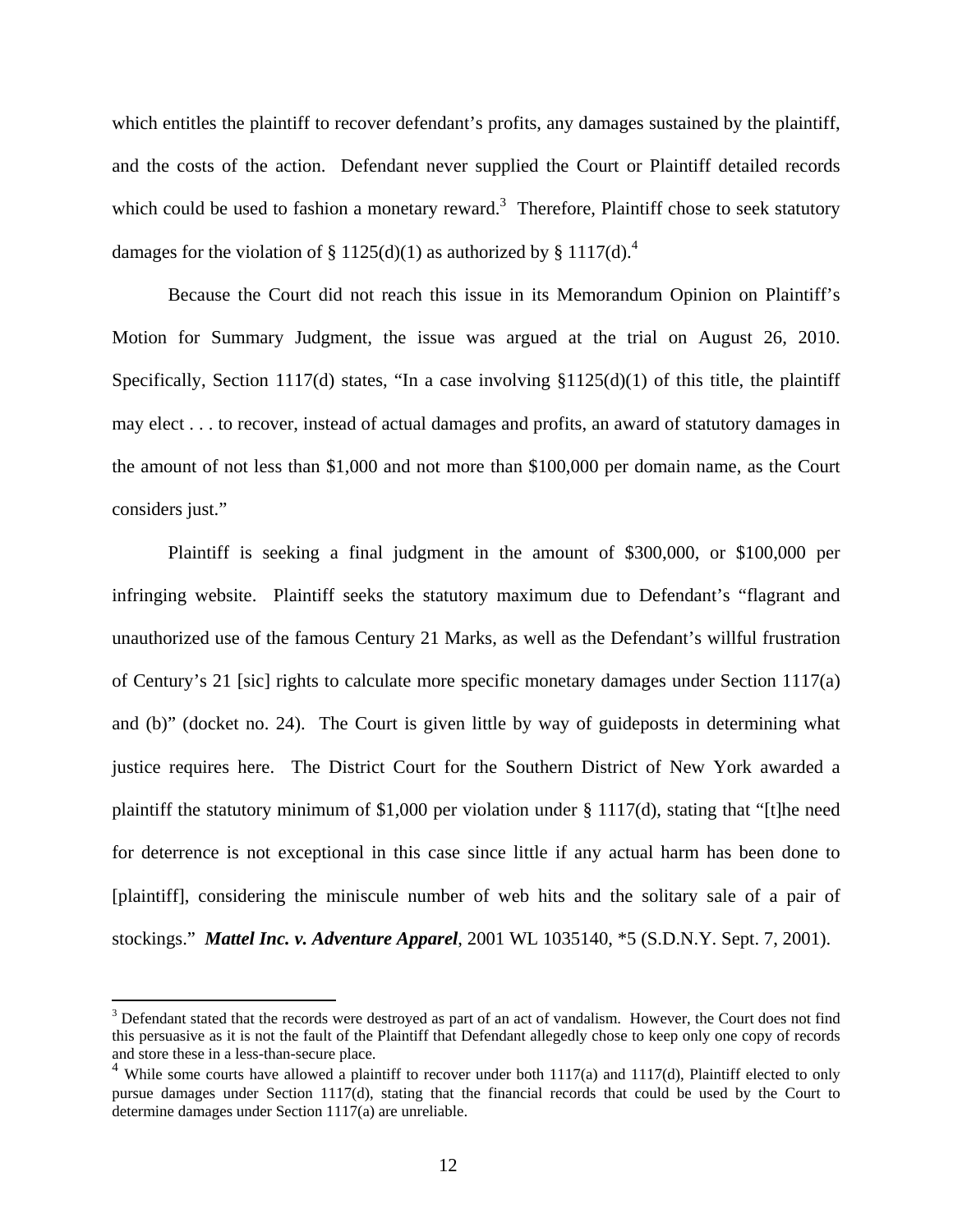In contrast, the Eastern District of Pennsylvania awarded a plaintiff the statutory maximum of \$100,000 per violation because the defendant had been previously enjoined from similar cybersquatting conduct and stated that the defendant "boldly thumbs his nose at the rulings of this court and the laws of our country. Therefore I find that justice in this case requires that damages be assessed against [defendant] in the amount of \$100,000 per infringing domain name…" *Electronics Boutique Holdings Corp. v. Zuccarini*, 2000 WL 1622760, \*8 (E.D.Pa. Oct. 30, 2000). The Fifth Circuit, in upholding an award for the statutory maximum determined that \$100,000 per violation was warranted "in light of [defendant's] bad faith intent to divert potential customers to [defendant's] website and because [plaintiff] is a direct competitor of [defendant] in Dallas," and because "the [defendants] had refused to stop forwarding the infringing domain names or to transfer them to [plaintiff] until just a few weeks before trial." *Kiva Kitchen & Bath Inc. v. Capital Distributing Inc.*, 319 F.App'x 316, 320-21 (5th Cir. 2009). Those infringing domain names specifically contained the plaintiff's names in the websites. *Id.* However, for the domain names without the plaintiff's mark, the district court chose to award the plaintiffs \$10,000, "noting that the other stores-which are not located in the Dallas area-do not directly compete with [the defendant]." *Id.* at 321.

A review of the case law shows that this Court has wide discretion in determining the amount of statutory damages to award. The Fifth Circuit has stated that the statutory damage provisions of ACPA are akin to the statutory damages provisions of the copyright laws, which the Supreme Court has said "not merely compel[] restitution of profit and reparation for injury but also [are] designed to discourage wrongful conduct." *E. & J. Gallo Winery v. Spider Webs Ltd.*, 286 F.3d 270, 278 (5th Cir. 2002) (quoting *F.W. Woolworth Co. v. Contemporary Arts*, 344 U.S. 228, 233 (1952)). The Ninth Circuit has stated that the policy behind Section 1117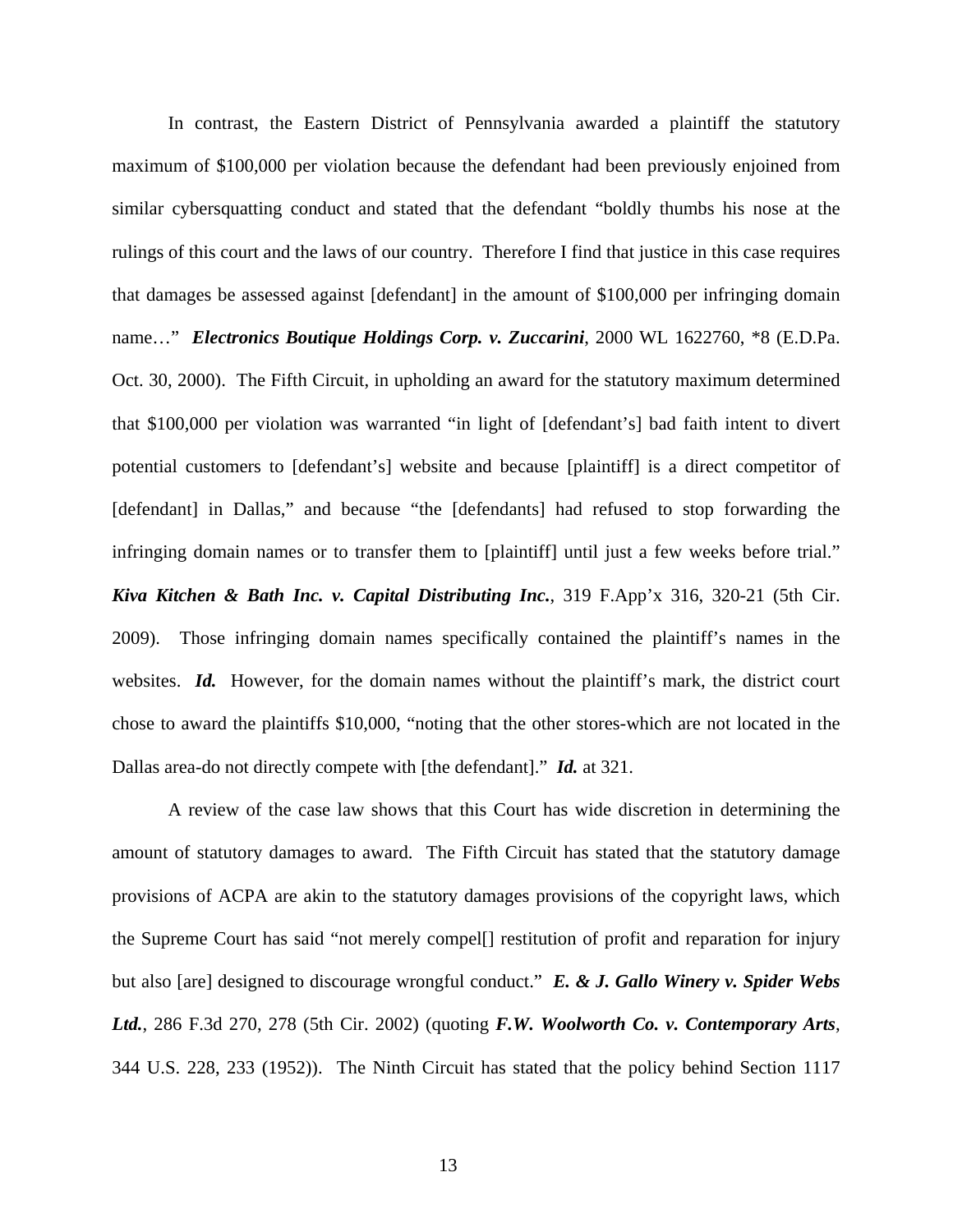damages is to "take all economic incentive out of trademark infringement." *Harry and David v. Pathak*, 2010 WL 4955780, \*5 (D.Or. Oct. 29, 2010) (quoting *Intel Corp. v. Terabyte Int'l Inc.*, 6 F.3d 614, 621 (9th Cir. 1993)). A District Court in California discussed several factors to take into consideration when determining the amount to award a plaintiff under § 1117(d). *Verizon California Inc. v. Onlinenic, Inc.*, 2009 WL 2706393 (N.D.Cal. August 25, 2009). Those factors include the egregiousness or willfulness of the cybersquatting conduct, the use of false contact information to conceal its infringing activities, the patterns of infringing conduct by the defendant, and other behavior by the defendant showing an attitude of contempt towards the court or the proceedings. *Id.* at \*3-6.

The Defendant in this case at one time had the rights to use the websites. Once he lost the rights, Defendant continued using the sites, despite being asked to take them down by Plaintiff and being told by Mr. Suggs that his conduct could be illegal. While clearly wrong and intentional, the Court does not believe that Defendant's conduct rises to the level to warrant an award of the statutory maximum. The Court therefore finds that an award of \$25,000 per violation, or \$75,000 total, is just. *See, e.g., E & J Gallo Winery*, 286 F.3d at 278 (upholding the district court's award of \$25,000 in statutory damages when the plaintiff in the case did not present any evidence that it lost any business due to the defendant's actions, but was at risk of losing business and of having its reputation tarnished).

Plaintiff also seeks an award of attorneys' fees. Reasonable attorneys' fees are allowed for violations of the ACPA under Section 1117(a) in "exceptional cases." The Fifth Circuit described an exceptional case as one that "involves acts that can be called 'malicious,' 'fraudulent,' 'deliberate,' or 'willful.'" *Schlotzsky's, Ltd. v. Sterling Purchasing & Nat'l Distrib. Co., Inc.*, 520 F.3d 393, 402 (5th Cir. 2008) (citing *Seven-Up Co. v. Coca-Cola Co.*, 86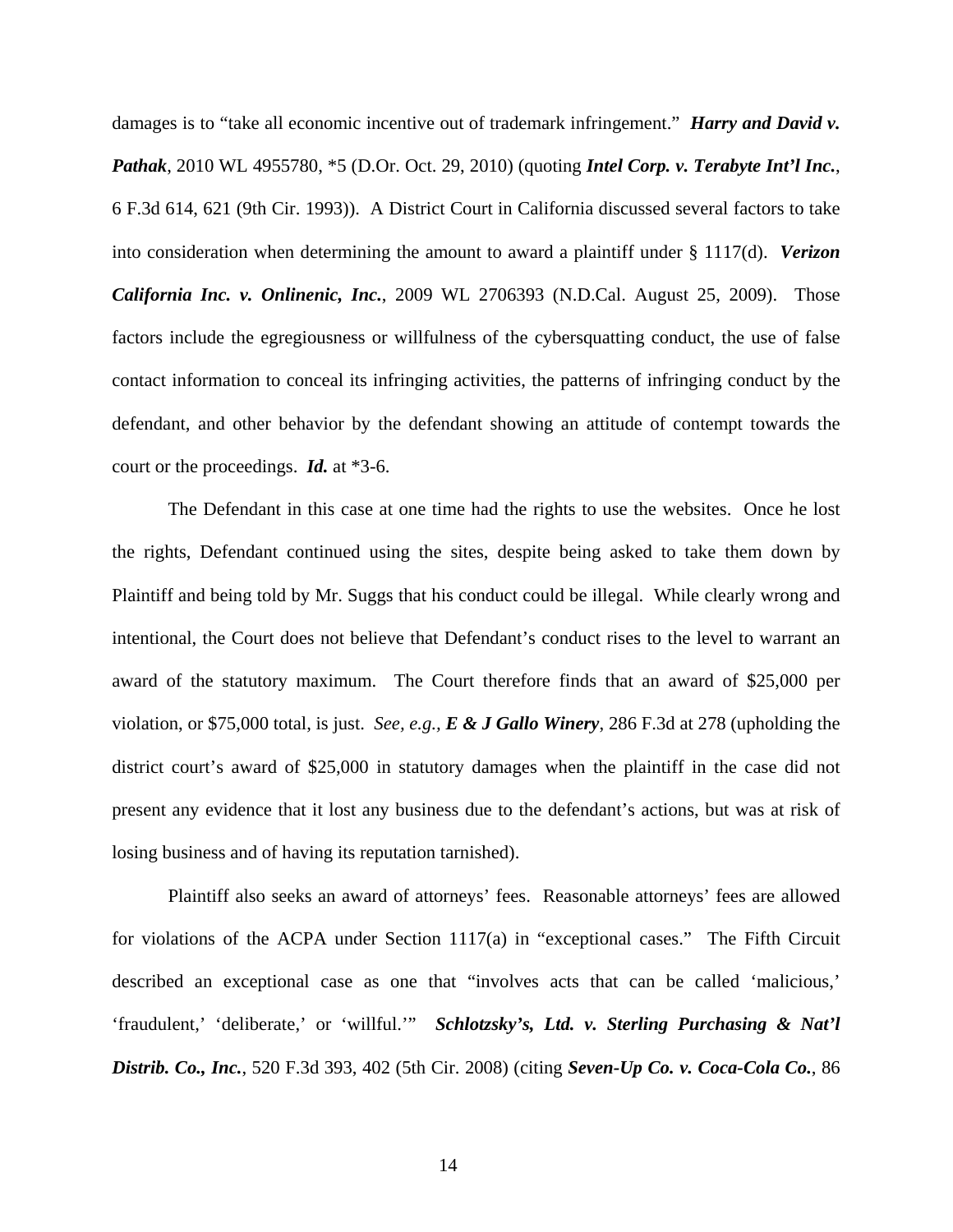F.3d 1379, 1390 (5th Cir. 1996)). In making the determination that Defendant violated the ACPA, the Court holds that Defendant acted with the bad faith intent to profit from Plaintiff's marks. Additionally, the testimony of Mr. Suggs shows that Defendant knew that what he was doing was wrong and Defendant was previously told by the Plaintiff to cease using the marks. Defendant acted willfully in choosing to keep the websites at issue in operation and to use them as pointers to his new website. The Court therefore finds that Defendant's conduct renders this an exceptional case and Plaintiff is entitled to reasonable attorneys' fees, to be determined through supporting affidavits and records pursuant to Federal Rule of Bankruptcy Procedure 7054 and Local Rule 7054.

### **Dischargeability**

Plaintiff argues that the damages and attorneys' fees awarded above should be held nondischargeable under Section  $523(a)(6)$  of the Bankruptcy Code. In order for a debt to be deemed nondischargeable, the Plaintiff must demonstrate a "willful and malicious injury by the debtor to another entity or to the property of another entity." 11 U.S.C.  $\S$  523(a)(6). The Court has previously disagreed with the Plaintiff's contention that a finding of bad faith under 15 U.S.C. § 1125(d) demonstrates a "willful and malicious injury" for the purposes of § 523(a)(6) (docket no. 35). For the act to be willful and malicious "a debtor must have acted with 'objective substantial certainty or subjective motive' to inflict injury." *In re Williams*, 337 F.3d 504, 508-09 (5th Cir. 2003) (citing *In re Miller*, 156 F.3d 598, 603 (5th Cir. 1998)). Whether the acts were substantially certain to cause injury (the "objective test") is based on "whether the defendant's actions, which from a reasonable person's standpoint were substantially certain to result in harm, are such that the court ought to infer that the debtor's *subjective* intent was to inflict a willful and malicious injury on the plaintiff." *In re Powers*, 421 B.R. 326, 335 (Bankr. W.D.Tex. 2009)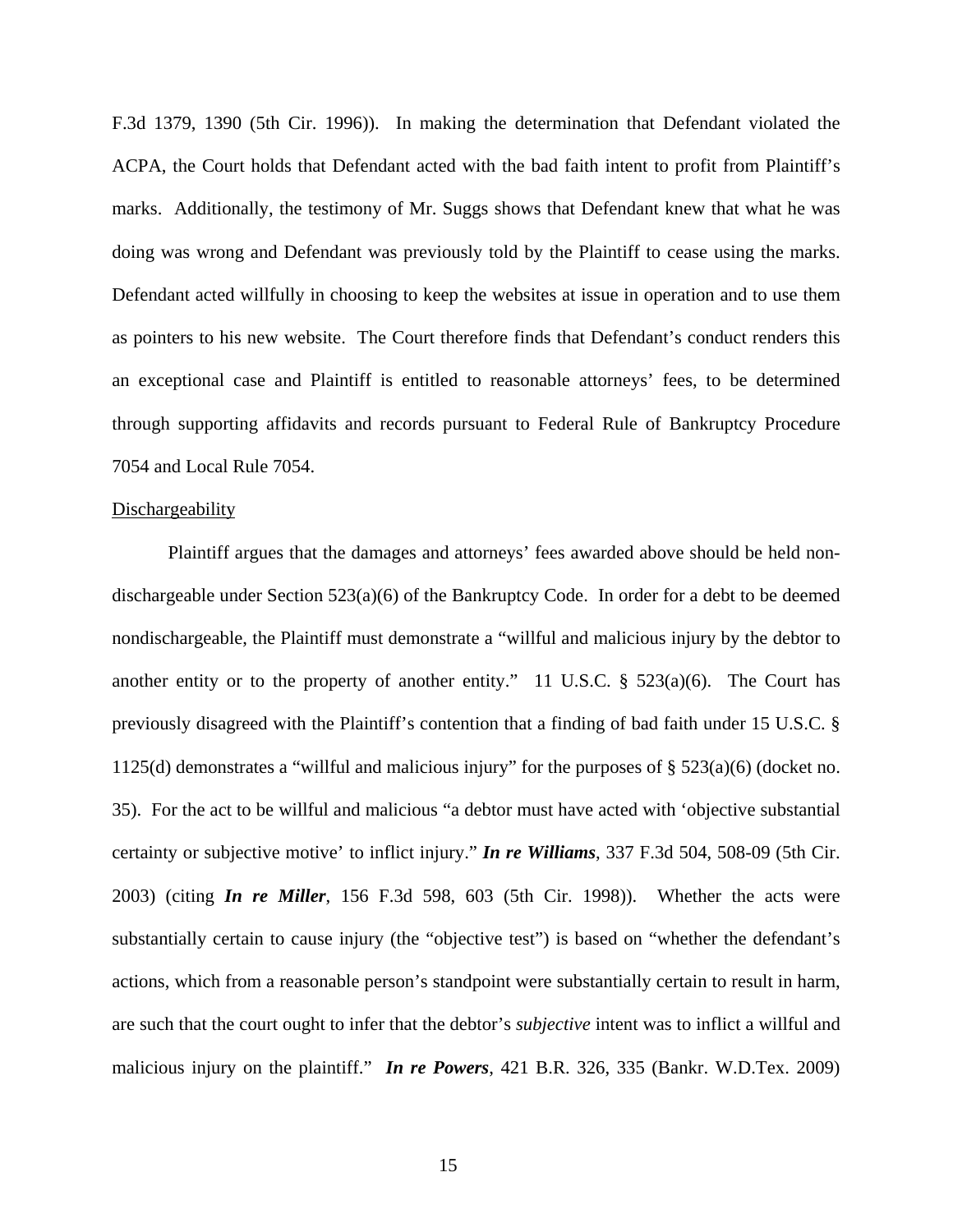(emphasis in original). A subjective motive to cause harm (the "subjective test") exists when a tortfeasor acts "deliberately and intentionally, in knowing disregard of the rights of another." *See In re Miller*, 156 F.3d at 605-06 (adopting the definition of "implied malice" from *In re Nance*, 566 F.2d 602, 611 (1st Cir. 1977)).

The Supreme Court has determined that the word "willful" under Section  $523(a)(6)$ modifies the word "injury," indicating that a finding of nondischargeability requires a deliberate or intentional injury, not merely a deliberate act that results in injury. *Kawaauhua v. Geiger*, 523 U.S. 57, 61 (1998). In defining the term "malicious" under Section 523(a)(6), the Fifth Circuit holds that it means "implied malice," as opposed to "special malice." *In re Miller*, 156 F.3d at 605. "Implied malice" means "acts done with the actual intent to cause injury," whereas "special malice" requires a showing of a motive to harm. *Id.* The Fifth Circuit, in recognizing that the definition of implied malice is the same standard used by the Supreme Court for "willful injury," held that a finding of implied malice can render a debt nondischargeable under Section 523(a)(6). *Id.* (discussing *Kawaauhua*, 523 U.S. 57).

As previously discussed, the Defendant had the right to use the offending domain names under the conditions of the Franchise Agreements and that right was terminated by Plaintiff's termination of the Franchise Agreements. *See* (Plaintiff's Exs. 5-7). Defendant continued to allow each of the websites to remain operational for at least one year after the date of the termination. Furthermore, Defendant took direct action that caused the websites to remain operational. Mr. Suggs testified that he told the Defendant that continuing to leave the websites operational could result in legal trouble for the Defendant. The Defendant ignored these warnings and signed a statement that specifically directed "[d]o not turn off the site. Forward it to the new website." (Plaintiff's Ex. 15).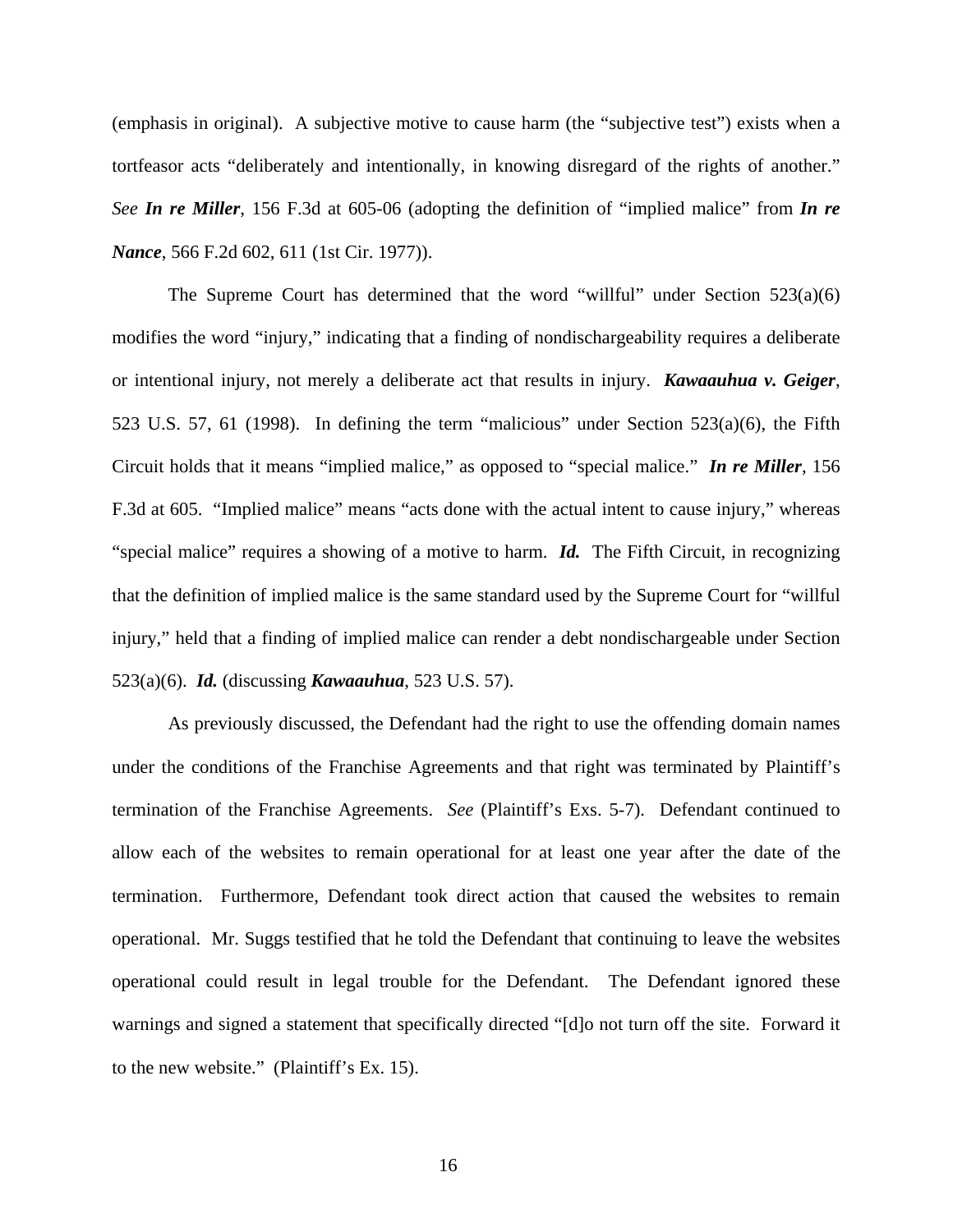The Defendant's conduct was willful and malicious under both the objective and the subjective standards laid down by the Fifth Circuit. First, there is an objective substantial certainty that the Defendant's actions would cause harm to the Plaintiff. Under the objective standard, the Court concludes that the Defendant knew that he would cause harm to the Plaintiff if he continued to operate the websites. On September 7, 2007, Mr. Suggs sent the Defendant a letter that stated "[s]ome of the domains appear to be possible Century 21 infringements[.] I cannot advise you to use them. If I were you I would be reluctant to use them even as a pointer." (Plaintiff's Ex. 15). The Defendant's letter directed Mr. Suggs to continue using the site as a pointer by saying "[f]orward it to the new website." (*Id.*) Defendant's desire to continue using the websites bearing Plaintiff's names implies that Defendant believed the websites were still attracting visitors, and Defendant wished to use that web traffic to gain more traffic to Defendant's new website. This new website that the visitors were directed to was a commercial website that was operating to create profits for the Defendant. The visitors that were directed there may have actually intended to do business with a licensed Century 21 franchise. Therefore, Defendant could have potentially appropriated business from Plaintiff by using the marks Defendant no longer had the right to use. It is for this reason, *inter alia*, that the Court has already made the determination that Defendant violated the ACPA. Based on the conduct of the Defendant and the evidence presented at trial, the Court finds that there was an objective substantial certainty of harm from Defendant's actions.<sup>5</sup>

Defendant also fails the subjective prong of the *Miller* test because he deliberately and intentionally, in knowing disregard of the rights of the Plaintiff, continued to operate the domain names. Defendant was put on notice that the Franchise Agreements with Plaintiff were

 5 Additionally, as established in the Court's Memorandum Opinion finding that Defendant violated Section 1114, Defendant's use of Plaintiff's marks was likely to cause confusion, or to cause mistake or to deceive.